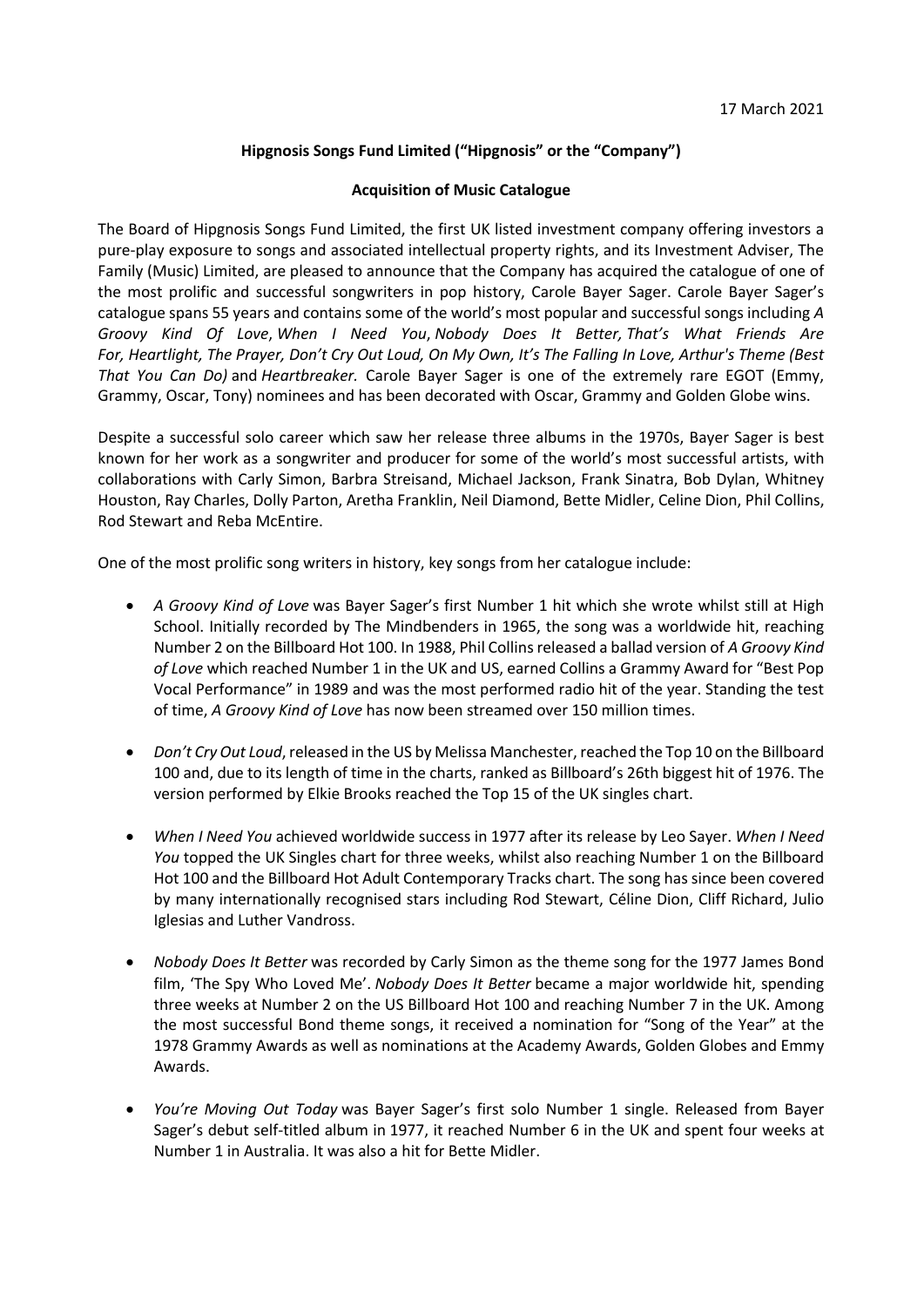- *It's The Falling In Love* was included on Bayer Sager's second solo album '…Too'. In 1979, Michael Jackson covered *It's The Falling In Love* on his 9x platinum, and Grammy Award winning, album 'Off the Wall'.
- *Through the Eyes of Love* by Melissa Manchester, which was the theme song to the 1978 film 'Ice Castles' and was nominated for an Academy Award, Golden Globe Award and Emmy Award.
- Bayer Sager co-wrote the lyrics for the Broadway musical *They're Playing Our Song* in 1978, which ran for over three years on Broadway and received four Tony Award nominations including for "Best Musical".
- *Heartbreaker* (1978) and *You're the Only One* (1979) by Dolly Parton, which both reached Number 1 on Billboard's US Hot Country Songs charts. *You're the Only One* was nominated for an Academy of Country Music Award for "Song of the Year".
- *It's My Turn* by Diana Ross which was used as the theme song to the film 'It's My Turn' in 1980. The song reached Number 9 on the Billboard Hot 100 and the Billboard Hot Adult Contemporary chart.
- *Arthur's Theme (Best That You Can Do)* by Christopher Cross, which was the main theme for the 1981 film 'Arthur'. The song reached Number 1 on the Billboard Hot 100 and the Billboard Hot Adult Contemporary chart and won both the Academy Award and the Golden Globe Award for "Best Original Song" in addition to the Emmy Award for "Song of the Year".
- *Heartlight,* by Neil Diamond, was the first track on Diamond's 1982 album, also titled 'Heartlight'. The song reached Number 5 on the Billboard Hot 100 and Number 1 on the Billboard Hot Adult Contemporary chart.
- *That's What Friends Are For,* which was initially recorded by Rod Stewart for the film 'Night Shift'. *That's What Friends Are For* reached Number 1 on the Billboard Hot 100 and won the Grammy Award for "Song of the Year" as a remake by Dionne Warwick, Stevie Wonder, Gladys Knight and Elton John. *That's What Friends Are For* has amassed over 75 million streams on Spotify.
- *On My Own* by Patti LaBelle and Michael McDonald topped three different Billboard charts, including the Billboard Hot 100, and reached Number 2 on the UK singles chart.
- *The Prayer,* recorded by Celine Dion and Andrea Bocelli for the 1998 film 'Quest for Camelot', won the Golden Globe for "Best Original Song" in 1999 and was nominated for both an Academy Award and a Grammy Award. *The Prayer* re-entered the charts in 2008 after Celine Dion released a live version of the song as a duet with Josh Groban, and in 2004 as a cover by Anthony Callea, the runner-up of Australian Idol. Anthony Callea's cover version remained Number 1 on the Australian singles chart for five consecutive weeks, was certified quadruple-platinum and currently holds the record for the fastest-selling single in Australia.

Bayer Sager has collaborated with some of the greatest songwriters of our lifetime including being one of the small handful to have ever co-written with Bob Dylan, as well as having long term collaborations with Albert Hammond, Burt Bacharach, Bruce Roberts, Carole King, Carly Simon, David Foster, Kenny Edmonds, Marvin Hamlisch, Melissa Manchester, Neil Diamond, Neil Sedaka, Peter Allen and Toni Wine.

Bayer Sager's songs have been performed by many of the most important artists of all time, including Agnetha Fältskog, Albert Hammond, Andrea Bocelli, Anita Baker, Aretha Franklin, Barbra Streisand,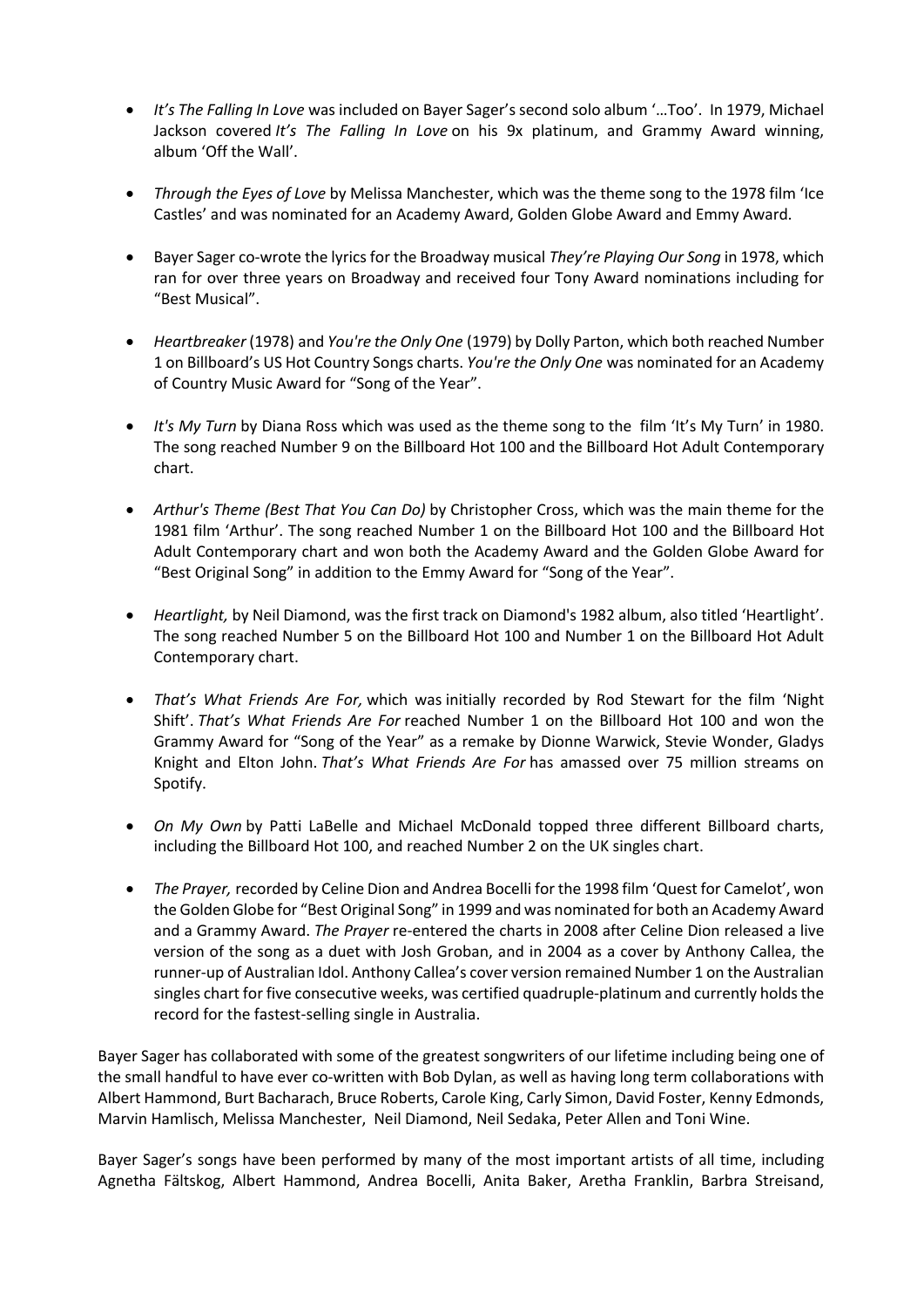Bernadette Peters, Bette Midler, Bob Dylan, Carly Simon, Carole King, Céline Dion, Charlotte Church, Christopher Cross, Cliff Richard, The Corrs, Diana Krall, Diana Ross, Dionne Warwick, Dolly Parton, Doobie Brothers, Dusty Springfield, Elkie Brooks, Elton John, Frank Sinatra, Gladys Knight, Josh Groban, Judy Collins, Julio Iglesias, Kanye West, Kenny Rogers, Leo Sayer, Liza Minnelli, Luther Vandross, Melissa Manchester, Michael Jackson, Michael McDonald, The Mindbenders, The Monkees, Neil Diamond, Patti LaBelle, Peter Allen, Phil Collins, Randy Crawford, Ray Charles, Richard Marx, Rita Coolidge, Reba McEntire, Roberta Flack, Rod Stewart, Shaun Cassidy, Sheena Easton, Shirley Bassey, Steve Perry, Stevie Wonder and Whitney Houston.

Over the course of her career, Bayer Sager has been nominated for an incredible:

- Four Grammy Awards, winning one
- Six Oscar / Academy Awards, winning one
- Ten Golden Globe Awards, winning three
- Six Emmy Awards
- Four Tony Awards.

In recognition of her outstanding contribution to the music industry, in 1987 Bayer Sager was inducted into the Songwriters Hall of Fame, and in 2019 received the "Johnny Mercer Award" from the Songwriters Hall of Fame during their 50th anniversary induction ceremony, becoming the sixth female songwriter to ever be awarded this honour. Bayer Sager has also been awarded a star on the Hollywood Walk of Fame.

# **Merck Mercuriadis, Founder of The Family (Music) Limited and Hipgnosis Songs Fund Limited, said:**

"This is one of the most important deals we have ever made. Carole's iconic songs have been making the world go around for more than 55 years. She has an elegance with words that has made these songs universal and they are not only enormously successful but truly beloved all over the globe. It's very special to welcome Carole to the Hipgnosis family and it's an honor to now be the custodians of these incredible songs that are of genuine cultural importance."

## **Carole Bayer Sager said:**

"In speaking with Merck, I was surprised to find how intimately acquainted he was with my catalogue of songs. Hearing his plans to keep these songs alive and bring them to a new generation of listeners, excited me and convinced me now was the right time to allow a new custodian to take charge of their future. With Merck and his Hipgnosis family I feel my songs are going to be nurtured and cared for. I look forward to yet another wonderful collaboration."

## **Catalogue Playlists:**

#### **Spotify**

https://open.spotify.com/playlist/5iajB5y6fK4xO2u4Jp60qE?si=LU\_S73evQ9CH0tfnZl9EKw

## **Apple**

https://music.apple.com/gb/playlist/carole-bayer-sager-highlights/pl.u-zPyLmV6IeaEWX06

## **Key Catalogue Information:**

**Catalogue** Carole Bayer Sager

**Copyright acquired** Publishing and Writers Share of Income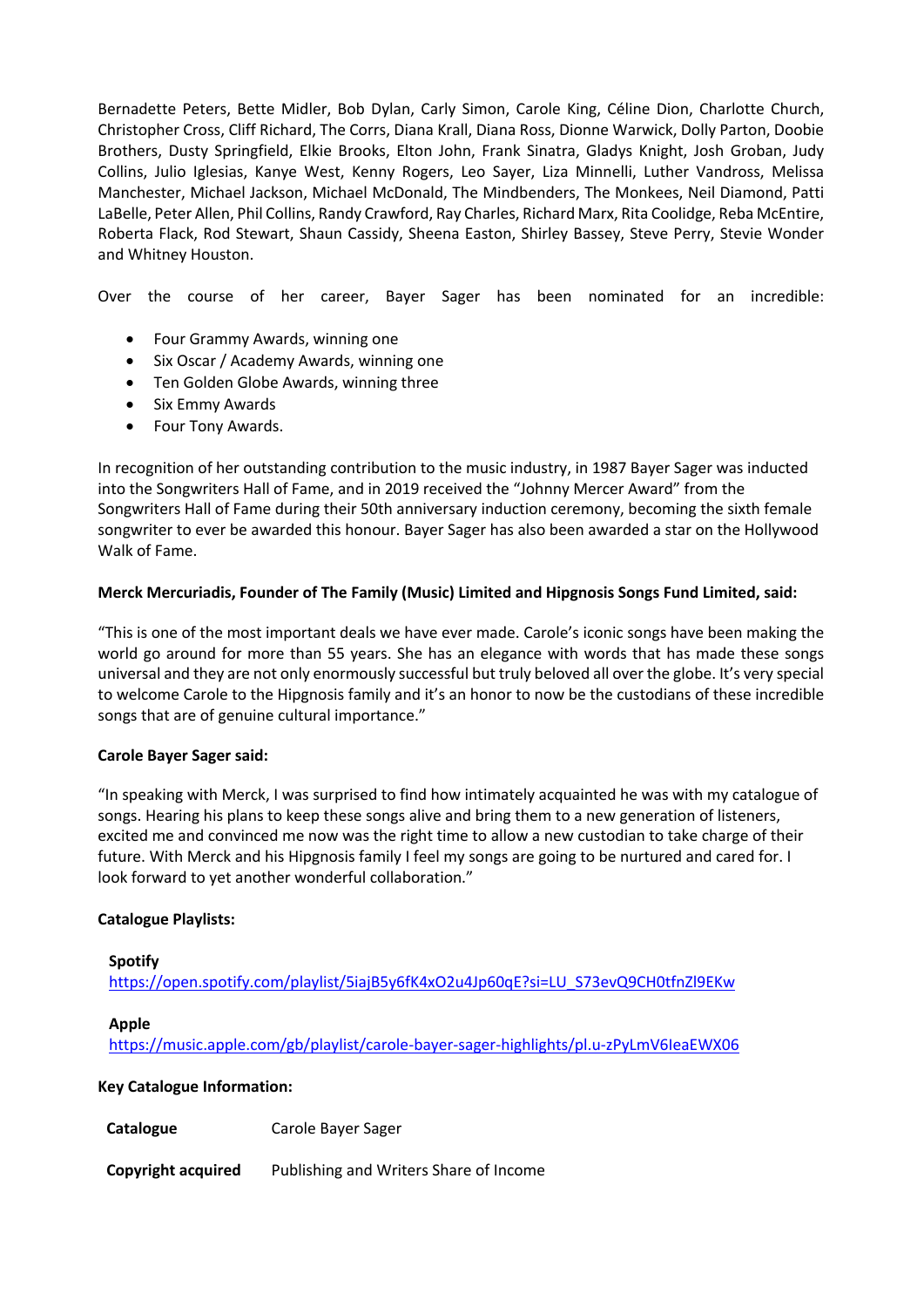| <b>Number of Songs</b>                  | 983                         |                       |                    |                  |                                                        |                            |  |                       |  |
|-----------------------------------------|-----------------------------|-----------------------|--------------------|------------------|--------------------------------------------------------|----------------------------|--|-----------------------|--|
| <b>Accolades</b>                        | <b>Number 1s</b>            |                       | Top 10s            |                  | <b>Grammys</b>                                         |                            |  |                       |  |
|                                         | 49                          |                       |                    | 109              |                                                        | $\mathbf{1}$               |  |                       |  |
|                                         |                             |                       |                    |                  |                                                        |                            |  |                       |  |
| <b>Revenue History</b>                  | 2018                        |                       | 2019               |                  | 2020                                                   |                            |  |                       |  |
|                                         |                             | \$'000                |                    | \$'000           |                                                        | \$'000                     |  |                       |  |
|                                         | 521                         |                       |                    | 548              |                                                        | 652                        |  |                       |  |
| Revenue mix by                          | <b>Mechanical</b>           |                       | Performance        | <b>Streaming</b> |                                                        | <b>Sync</b>                |  | <b>Writer's Share</b> |  |
| source <sup>1</sup>                     | 8%                          |                       | 13%                | 16%              |                                                        | 24%                        |  | 33%                   |  |
|                                         |                             |                       |                    |                  |                                                        |                            |  |                       |  |
| Revenue mix by                          | <b>US</b>                   |                       |                    |                  | <b>Rest of World</b>                                   |                            |  |                       |  |
| geography $1$                           | 46%                         |                       |                    | 54%              |                                                        |                            |  |                       |  |
|                                         |                             |                       |                    |                  |                                                        |                            |  |                       |  |
| Revenue<br>diversification <sup>1</sup> | <b>Top 3 Songs</b>          |                       | <b>Top 5 Songs</b> |                  | <b>Top 10 Songs</b>                                    |                            |  |                       |  |
|                                         | 41%                         |                       | 56%                |                  |                                                        | 76%                        |  |                       |  |
| Top 5 Songs by                          | Song                        |                       |                    |                  |                                                        | <b>Artist</b>              |  |                       |  |
| revenue <sup>1</sup>                    | When I Need You             |                       |                    |                  | Leo Sayer; Rod Stewart,                                |                            |  |                       |  |
|                                         |                             |                       |                    |                  | Celine Dion; Cliff Richard;                            |                            |  |                       |  |
|                                         |                             |                       |                    |                  |                                                        | Julio Iglesias; and Luther |  |                       |  |
|                                         |                             |                       |                    |                  | Vandross                                               |                            |  |                       |  |
| The Prayer                              |                             |                       |                    |                  | Celine Dion & Andrea Bocelli;<br><b>Anthony Callea</b> |                            |  |                       |  |
|                                         | That's What Friends Are For |                       |                    |                  | Rod Stewart; Dionne                                    |                            |  |                       |  |
|                                         |                             |                       |                    |                  | Warwick, Stevie Wonder,                                |                            |  |                       |  |
|                                         |                             |                       |                    |                  | Gladys Knight & Elton John                             |                            |  |                       |  |
|                                         | On My Own                   |                       |                    |                  | Patti LaBelle and Michael<br>McDonald                  |                            |  |                       |  |
|                                         |                             | A Groovy Kind of Love |                    |                  |                                                        | The Mindbenders; Phil      |  |                       |  |

**<sup>1</sup>** *Based on the catalogue's royalty statement revenue in the calendar year 2020*

| For further information, please contact:<br>The Family (Music) Limited<br><b>Merck Mercuriadis</b>                                                         | Tel: +44 (0)1481 742742  |
|------------------------------------------------------------------------------------------------------------------------------------------------------------|--------------------------|
| N+1 Singer - Joint Corporate Broker<br>James Maxwell / James Moat / Amanda Gray (Corporate Finance)<br>Alan Geeves / James Waterlow / Sam Greatrex (Sales) | Tel: +44 (0)20 7496 3000 |
| J.P. Morgan Cazenove - Joint Corporate Broker<br>William Simmonds / Jérémie Birnbaum (Corporate Finance)<br>James Bouverat (Sales)                         | Tel: +44 (0)20 7742 4000 |
| RBC Capital Markets - Joint Corporate Broker<br>Will Smith / Elliot Thomas / Lauren Davies (Corporate Finance)<br>Lisa Tugwell (Sales)                     | Tel: +44 (0)20 7635 4000 |

Collins